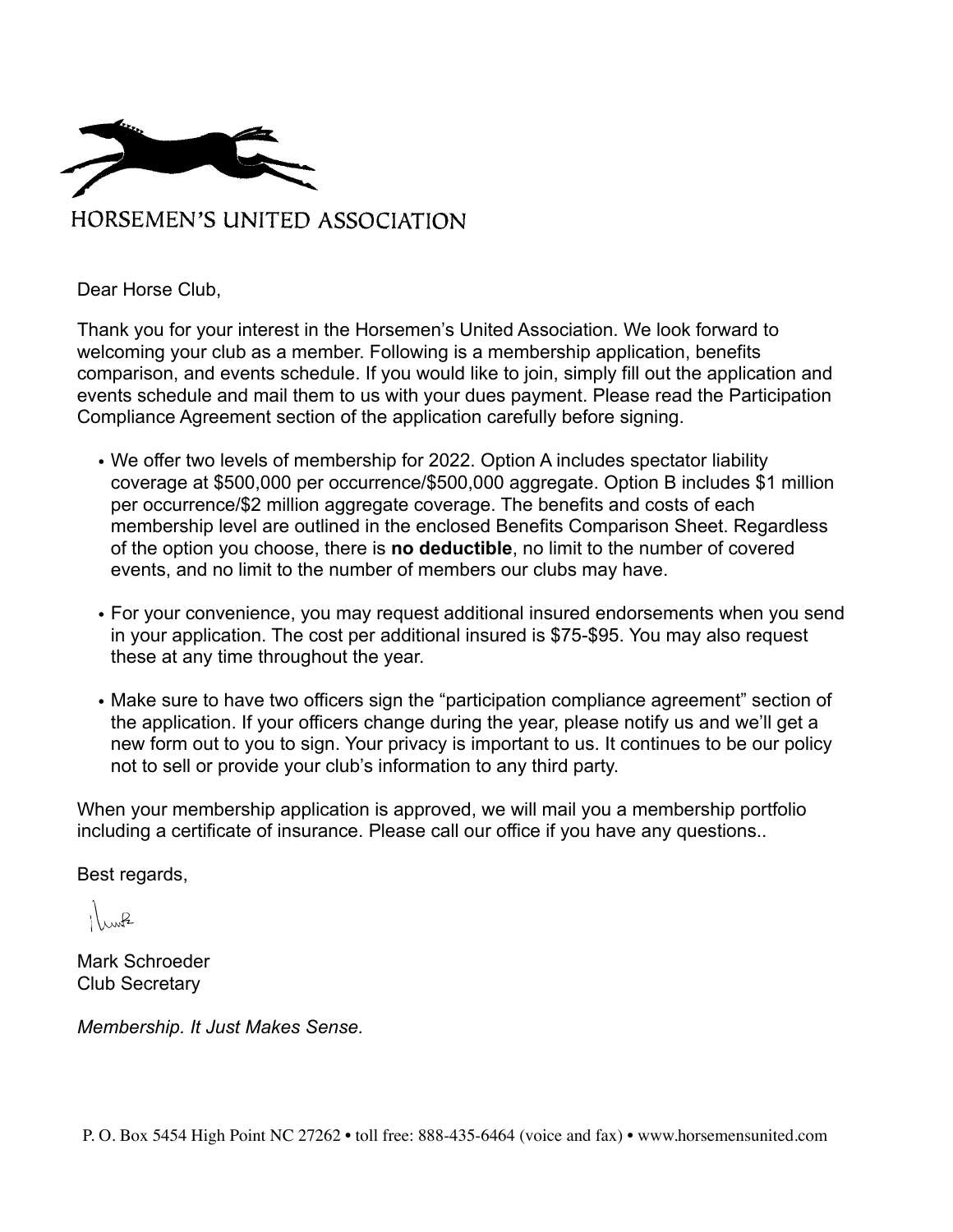# **2022 MEMBERSHIP APPLICATION HORSEMEN'S UNITED ASSOCIATION, INC.**

P.O. Box 5454 • High Point, NC 27262 • voice or fax: 888-435-6464 • www.horsemensunited.com

| $\Box$ Renewal                                                                                                                                    |                                                                                                                                                                                                                                               |                                              |       |                          |                        |                                      |
|---------------------------------------------------------------------------------------------------------------------------------------------------|-----------------------------------------------------------------------------------------------------------------------------------------------------------------------------------------------------------------------------------------------|----------------------------------------------|-------|--------------------------|------------------------|--------------------------------------|
|                                                                                                                                                   |                                                                                                                                                                                                                                               |                                              |       |                          |                        |                                      |
|                                                                                                                                                   |                                                                                                                                                                                                                                               |                                              |       |                          |                        |                                      |
|                                                                                                                                                   |                                                                                                                                                                                                                                               |                                              |       |                          |                        |                                      |
|                                                                                                                                                   |                                                                                                                                                                                                                                               |                                              |       |                          |                        |                                      |
| Our Grounds are:                                                                                                                                  | $\Box$ Rented                                                                                                                                                                                                                                 | $\Box$ Leased<br>$\Box$ Owned $\Box$ Donated |       |                          |                        | $\Box$ No Home Grounds               |
|                                                                                                                                                   | Number of Members _________ Please estimate total members as best you can, including family memberships.                                                                                                                                      |                                              |       |                          |                        |                                      |
|                                                                                                                                                   | Main Contact's Name                                                                                                                                                                                                                           |                                              |       |                          |                        |                                      |
|                                                                                                                                                   | Title: □ President □ Secretary □ Treasurer □ Other _____________________________                                                                                                                                                              |                                              |       |                          |                        |                                      |
|                                                                                                                                                   |                                                                                                                                                                                                                                               |                                              |       |                          |                        |                                      |
|                                                                                                                                                   |                                                                                                                                                                                                                                               |                                              |       |                          |                        |                                      |
|                                                                                                                                                   | This is: $\Box$ the club's address only $\Box$ my personal address also.                                                                                                                                                                      |                                              |       |                          |                        |                                      |
|                                                                                                                                                   |                                                                                                                                                                                                                                               |                                              |       |                          |                        |                                      |
|                                                                                                                                                   |                                                                                                                                                                                                                                               |                                              |       |                          |                        |                                      |
|                                                                                                                                                   |                                                                                                                                                                                                                                               |                                              |       |                          |                        |                                      |
|                                                                                                                                                   | $\Box$ <b>I have filled out the attached events list.</b> I understand that I can modify this list whenever necessary.                                                                                                                        |                                              |       |                          |                        |                                      |
|                                                                                                                                                   | We would like to receive (check all that apply) $\Box$ Bond Application $\Box$ Sample of Hold Harmless Agreement                                                                                                                              |                                              |       |                          |                        |                                      |
| Have any lawsuits been filed against your organization in the past five years?                                                                    |                                                                                                                                                                                                                                               |                                              |       | $\Box$ Yes               | $\Box$ No              | Please explain any                   |
| Are there any lawsuits pending that involve your organization?<br>Have any spectators been injured as a result of your organization's activities? |                                                                                                                                                                                                                                               |                                              |       | $\Box$ Yes<br>$\Box$ Yes | $\Box$ No<br>$\Box$ No | "yes" answers on<br>a separate page. |
|                                                                                                                                                   |                                                                                                                                                                                                                                               | <b>Participation Compliance Agreement</b>    |       |                          |                        |                                      |
|                                                                                                                                                   |                                                                                                                                                                                                                                               |                                              |       |                          |                        |                                      |
|                                                                                                                                                   | The undersigned Officers, as individuals and as Organization Officers, understand and hereby state:<br>1. That any false, inaccurate or misleading information on the application will result in rejection of this application and the denial |                                              |       |                          |                        |                                      |
|                                                                                                                                                   | of membership benefits.                                                                                                                                                                                                                       |                                              |       |                          |                        |                                      |
| 2.                                                                                                                                                | That insurance afforded the member club shall be subject to the terms and provisions of the contract between Horsemen's                                                                                                                       |                                              |       |                          |                        |                                      |
|                                                                                                                                                   | United Association and its insurer. Insurance shall become effective on the date underwriting requirements of the insurer have                                                                                                                |                                              |       |                          |                        |                                      |
|                                                                                                                                                   | been met and the required premiums paid, whether or not the Certificate of Insurance has been issued and delivered.                                                                                                                           |                                              |       |                          |                        |                                      |
| 3.                                                                                                                                                | That we will require every participant in any and all horse events under their sponsorship and/or supervision to sign a<br>"Hold Harmless" or similar agreement.                                                                              |                                              |       |                          |                        |                                      |
|                                                                                                                                                   |                                                                                                                                                                                                                                               |                                              |       |                          |                        |                                      |
| <b>President</b>                                                                                                                                  | <b>Printed Name</b>                                                                                                                                                                                                                           | Signature                                    |       |                          |                        | Date                                 |
|                                                                                                                                                   |                                                                                                                                                                                                                                               |                                              |       |                          |                        |                                      |
| Home Address_                                                                                                                                     | Street, P.O. Box, Apt. #                                                                                                                                                                                                                      | City                                         | State | Zip                      |                        | Home Phone                           |
|                                                                                                                                                   |                                                                                                                                                                                                                                               |                                              |       |                          |                        |                                      |
| <b>Secretary</b>                                                                                                                                  |                                                                                                                                                                                                                                               |                                              |       |                          |                        |                                      |
| or Treasurer<br>(circle one)                                                                                                                      | Printed Name                                                                                                                                                                                                                                  | Signature                                    |       |                          |                        | Date                                 |
| Home Address                                                                                                                                      |                                                                                                                                                                                                                                               |                                              |       |                          |                        |                                      |
|                                                                                                                                                   | Street, P.O. Box, Apt. #                                                                                                                                                                                                                      | City                                         | State | Zip                      |                        | Home Phone                           |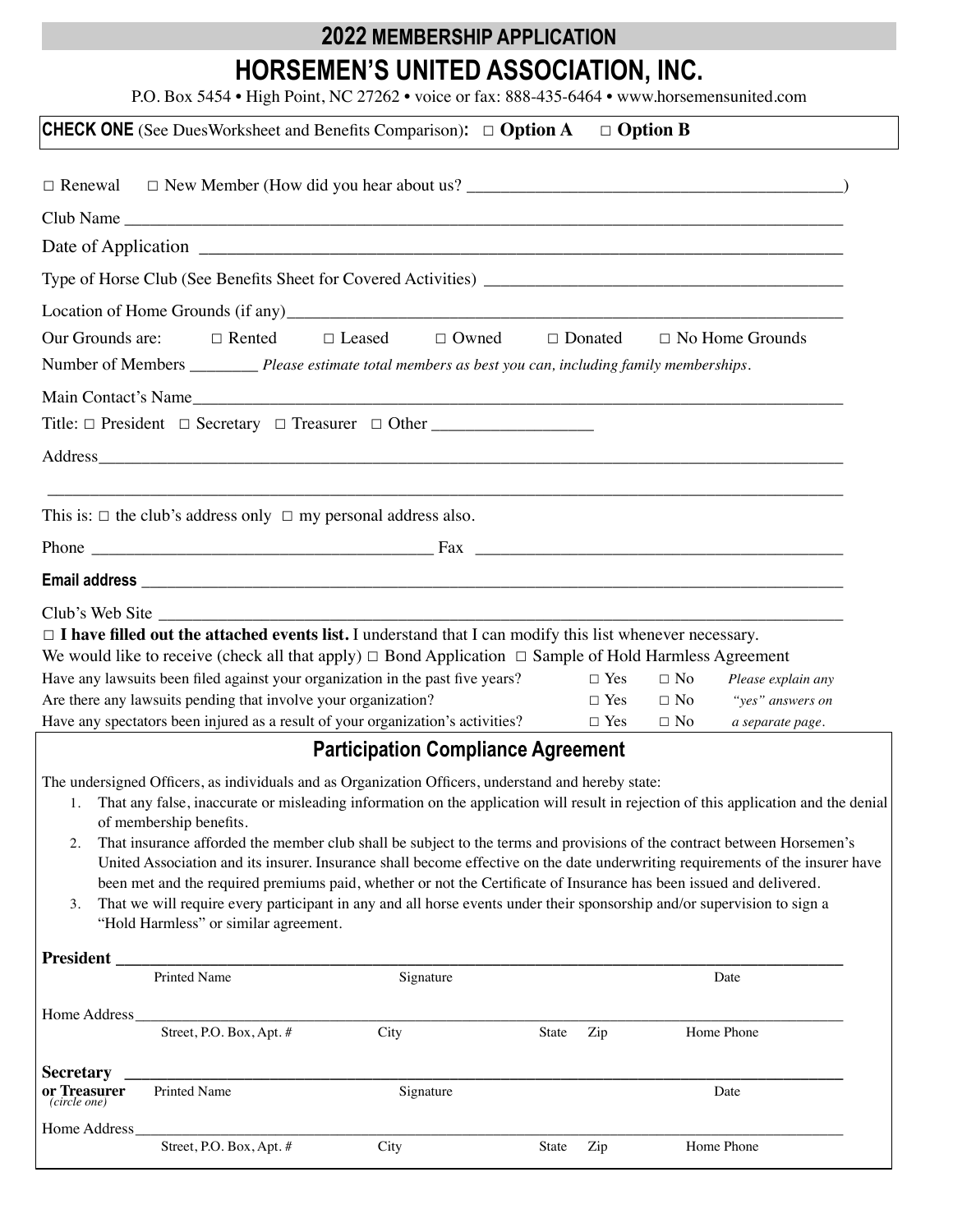### **2022 DUES WORKSHEET**

*Please choose one of the following membership programs. See the benefits comparison sheet for more details. Memberships cannot be upgraded after a certificate of membership and insurance have been issued. If you have any questions about which level of coverage you need, please contact our office or consult with the venues you use for their requirements, being aware that they may have changed.* 

#### **1. Membership Level**

| $x $95.00 = $$              | $-$ OR $-$ | $x$ \$75.00 = \$            |  |
|-----------------------------|------------|-----------------------------|--|
| Equine event endorsements   |            | Equine event endorsements   |  |
| $\Box$ Option A<br>\$640.00 |            | $\Box$ Option B<br>\$950.00 |  |

### **2. Payment Option**

☐ **Check Enclosed** 

 **OR**

☐ **Please send an email to pay via e-check (Credit Cards not accepted).**

Memberships are on a calendar year basis (January 1 to December 31). Liability insurance covers your club from the date you join (or renew) through December 31, 2022. *Dues cannot be pro rated or refunded.*

**\_\_\_\_\_\_\_\_\_\_\_\_\_\_\_\_\_\_\_\_\_\_\_\_\_\_\_\_\_\_\_\_\_\_\_\_\_\_\_\_\_\_\_\_\_\_\_\_\_\_\_\_\_\_\_\_\_\_\_\_\_\_\_\_\_\_\_\_\_\_\_\_\_\_\_\_\_\_\_\_\_**

Liability insurance applies only to equine events or activities scheduled by the member club and reported to HUA.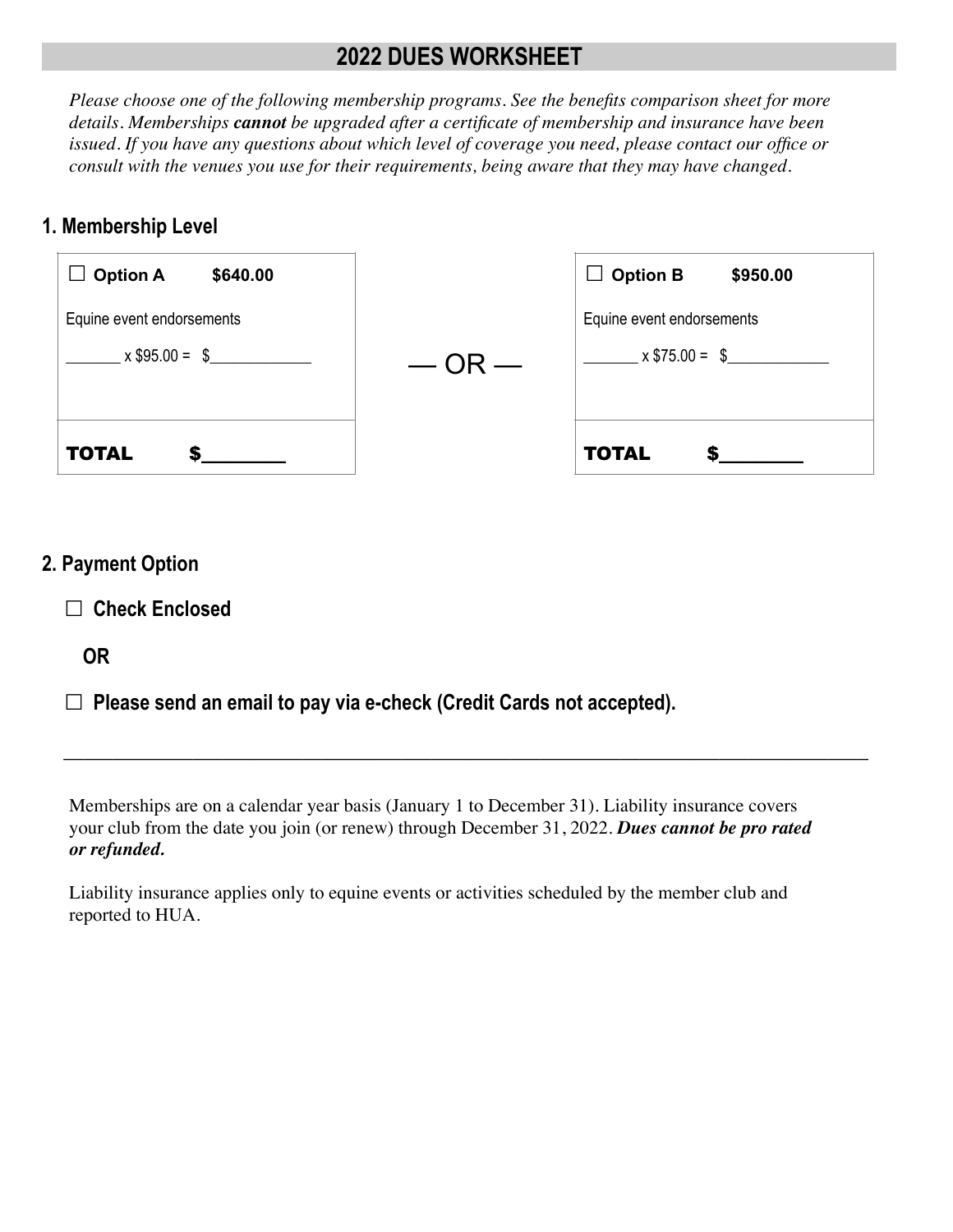### **2022 Events Schedule**

**Insurance coverage applies only during events; therefore, if we don't have your events schedule, there is nothing to cover!** *There is no limit to the number of covered events. You may add or change events at any time throughout the year via phone, fax or e-mail.* 

#### **Club Name \_\_\_\_\_\_\_\_\_\_\_\_\_\_\_\_\_\_\_\_\_\_\_\_\_\_\_\_\_\_\_\_\_\_\_\_\_\_\_\_\_\_\_\_\_\_\_\_\_\_\_\_\_\_\_**

| Dates<br>$(From - To)$ | Contact Person<br>and Phone Number | Event Type (e.g. rodeo,<br>banquet, horse show) | Location<br>(City, State) | Additional<br>Insured<br>Endorsement<br>Required Y/N* |
|------------------------|------------------------------------|-------------------------------------------------|---------------------------|-------------------------------------------------------|
| $1. \,$                |                                    |                                                 |                           |                                                       |
| 2.                     |                                    |                                                 |                           |                                                       |
| 3.                     |                                    |                                                 |                           |                                                       |
| 4.                     |                                    |                                                 |                           |                                                       |
| 5.                     |                                    |                                                 |                           |                                                       |
| 6.                     |                                    |                                                 |                           |                                                       |
| 7.                     |                                    |                                                 |                           |                                                       |
| 8.                     |                                    |                                                 |                           |                                                       |
| 9.                     |                                    |                                                 |                           |                                                       |
| 10.                    |                                    |                                                 |                           |                                                       |
| 11.                    |                                    |                                                 |                           |                                                       |

\*If yes, please fill out the back of this form. Most events do not require endorsements. If you're not sure yet whether you'll need an endorsement, just let us know as soon as you find out.

#### **PLEASE ATTACH ADDITIONAL SHEETS IF NECESSARY**.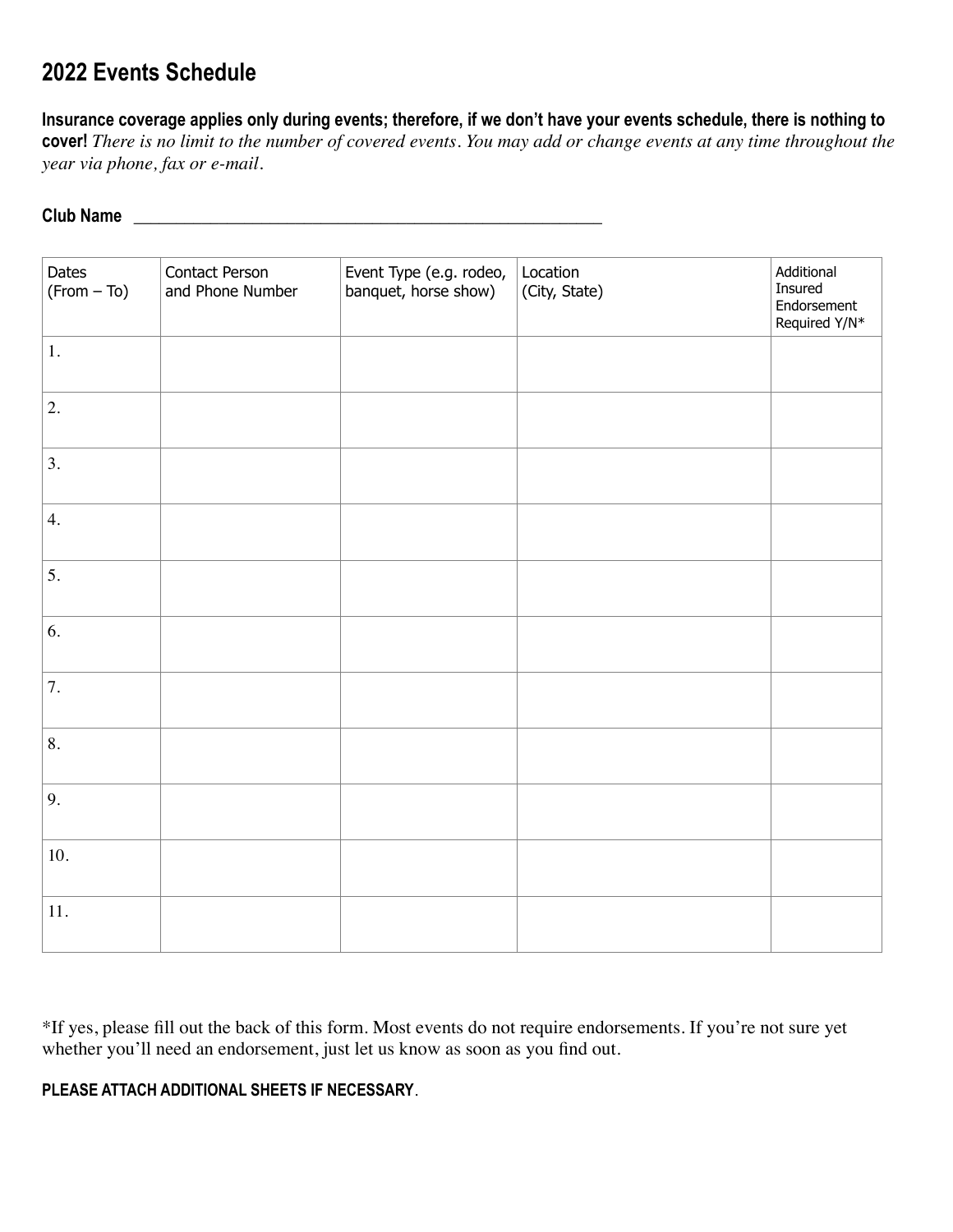# **2022 Additional Insured Endorsements**

Most events do not require endorsements. Please check with your arenas/landowners to determine whether or not you need an endorsement. **We must know the event type(s) to issue an endorsement.**

If you need more endorsements or certificates during the year, please contact us at least 5 days prior to the event. Your membership materials will include a fill-in form for certificates and endorsements. You may also go to our website for a printable form.

| Event No.<br>from other side | Additional Insured & Event(s) to be covered<br>as you would like it to appear on the endorsement | <b>Effective Date(s)</b> |
|------------------------------|--------------------------------------------------------------------------------------------------|--------------------------|
|                              | Additional Insured:                                                                              |                          |
|                              |                                                                                                  |                          |
|                              | Event $(s)$ :                                                                                    |                          |
|                              | Additional Insured:                                                                              |                          |
|                              |                                                                                                  |                          |
|                              | Event $(s)$ :                                                                                    |                          |
|                              | Additional Insured:                                                                              |                          |
|                              |                                                                                                  |                          |
|                              | Event $(s)$ :                                                                                    |                          |
|                              | Additional Insured:                                                                              |                          |
|                              |                                                                                                  |                          |
|                              | Event $(s)$ :                                                                                    |                          |
|                              | Additional Insured:                                                                              |                          |
|                              |                                                                                                  |                          |
|                              | Event $(s)$ :                                                                                    |                          |
|                              | Additional Insured:                                                                              |                          |
|                              |                                                                                                  |                          |
|                              | Event $(s)$ :                                                                                    |                          |
|                              | Additional Insured:                                                                              |                          |
|                              |                                                                                                  |                          |
|                              | Event $(s)$ :                                                                                    |                          |
|                              | Additional Insured:                                                                              |                          |
|                              |                                                                                                  |                          |
|                              | Event $(s)$ :                                                                                    |                          |